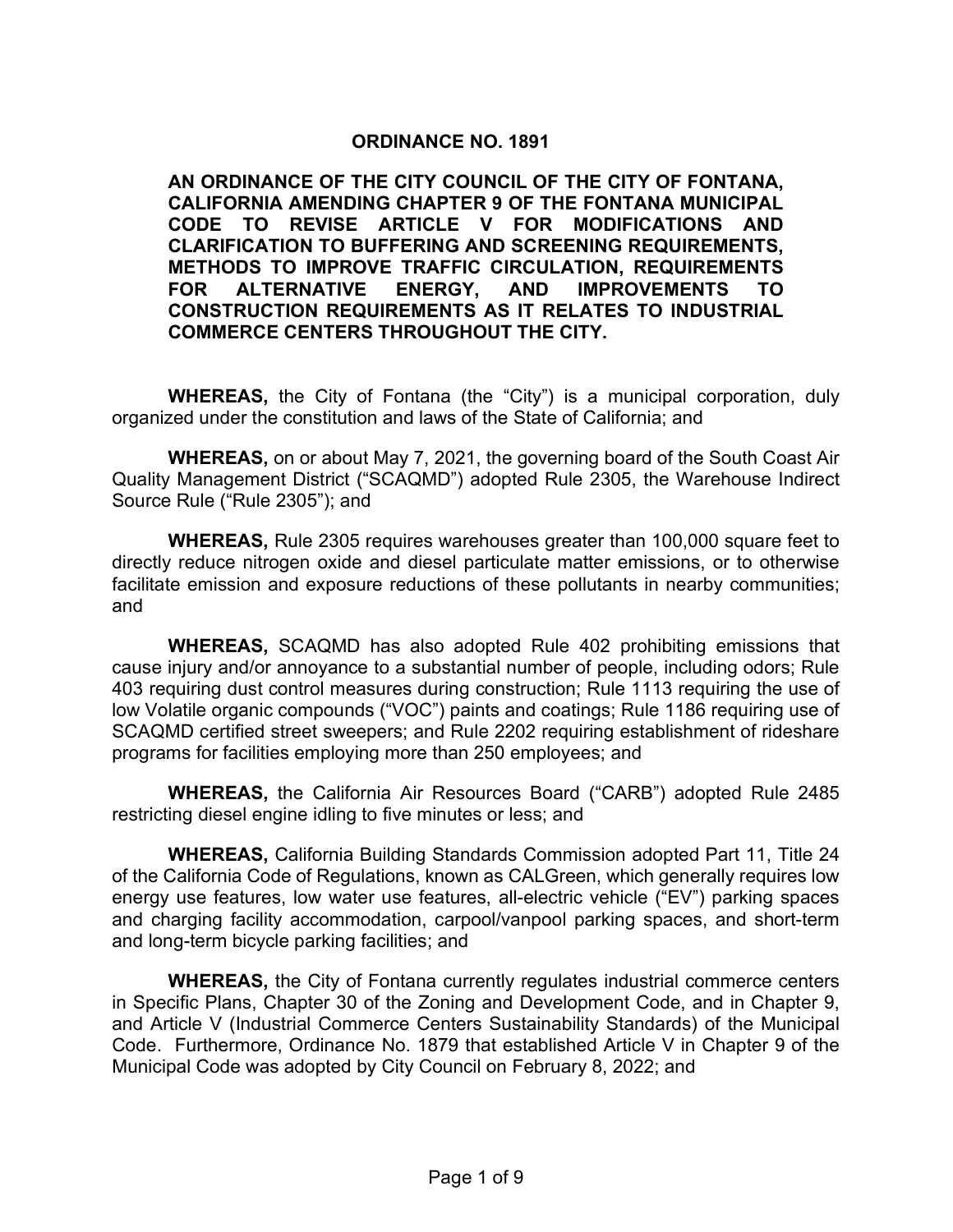WHEREAS, the City initiated Municipal Code Amendment (AMD) No. 21-001R1 amend Chapter 9 (Environmental Protection and Resource Extraction) of the Municipal Code to modify Article V to revise Industrial Commerce Centers Sustainability Standards, which includes modifications and clarification to buffering and screening requirements, methods to improve traffic circulation, requirements for alternative energy, and improvements to construction as it relates to industrial commerce centers throughout the city; and

WHEREAS, December 21, 2021, the City Council held the second reading and adopted Ordinance No. 1879 for Municipal Code Amendment (AMD) No. 21-001 to add Article V to establish sustainability standards for industrial commerce centers throughout the city; and

WHEREAS, On March 22, 2022, the City Council held a duly noticed public hearing on Municipal Code Amendment (AMD) No. 21-001R1, and the supporting documents in evidence, the City Council found that the Municipal Code Amendment is in conformance with General Plan and does not change any of the Land Use Designation of any properties and it is consistent with the General Plan and furthers Action B of Goal 3 in Chapter 12 to promote renewable energy programs for government, Fontana businesses, and Fontana residences; and

WHEREAS, a notice of the public hearing was published in the local San Bernardino County Sun newspaper on Saturday, March 12, 2022 and posted at City.

#### THE CITY COUNCIL OF THE CITY OF FONTANA DOES ORDAIN AS FOLLOWS:

Section 1. The above recitals are true and correct and are fully incorporated herein.

Section 2. Article V of Chapter 9 of the Fontana Municipal Code is hereby amended and renumbered follows:

# ARTICLE V. – Industrial Commerce Centers Sustainability Standards

### Sec. 9-70. – Applicability.

This Article is applicable to all Warehouse uses throughout the city, as defined in Section 30-12 of Chapter 30, Article 1, Division 4; and as listed as a type of "Warehousing Use" in Table No. 30-530 and includes all warehouse uses in Specific Plans. The following sections shall supersede any existing requirements in the Municipal Code and Specific Plans.

#### Sec. 9-71. – Buffering and Screening / Adjacent uses.

(1) For any Warehouse building larger than 50,000 square feet in size, a ten-foot-wide landscaping buffer shall be required, measured from the property line of all adjacent sensitive receptors. For any Warehouse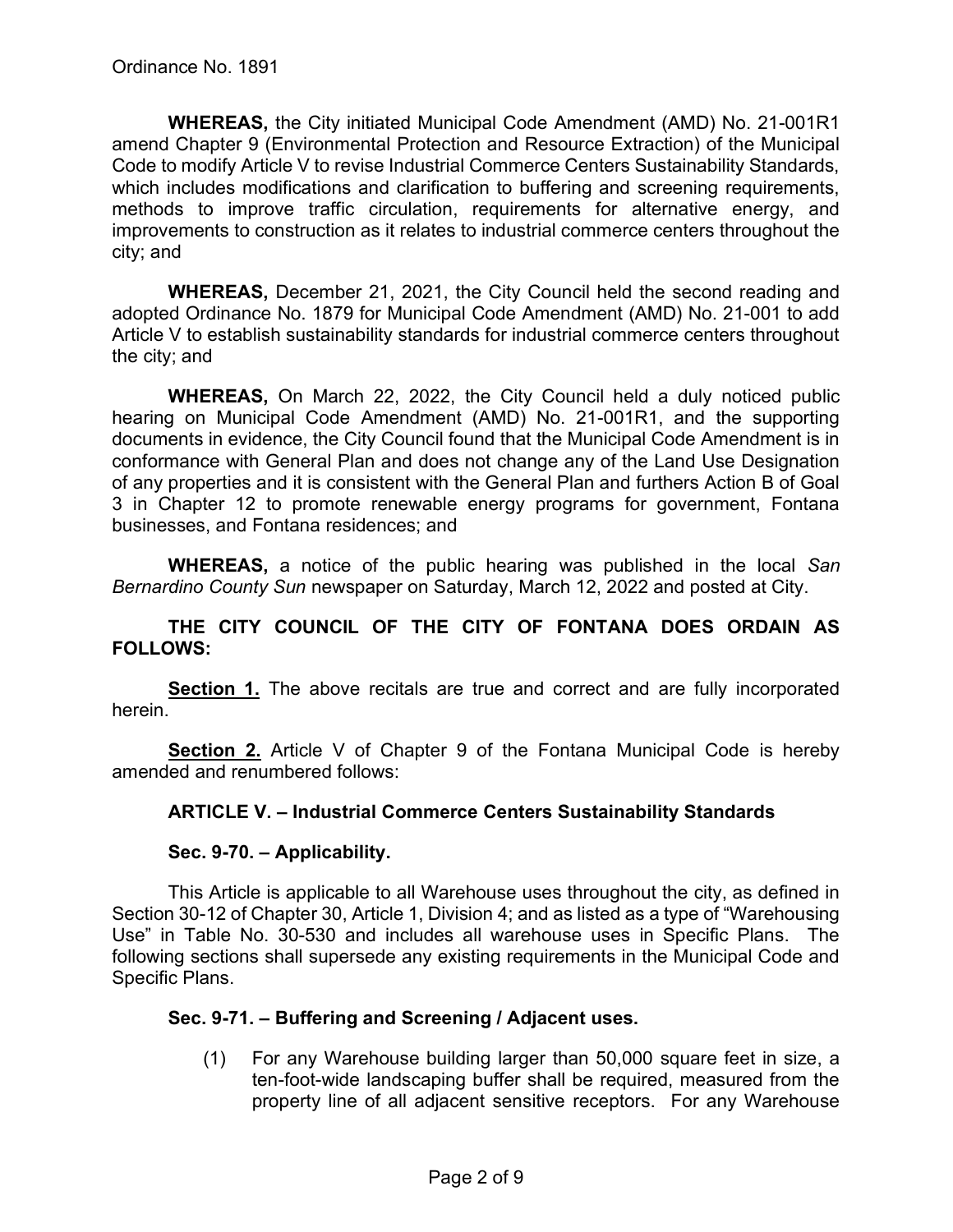building larger than 400,000 square feet in size, a twenty-foot-wide landscaping buffer shall be required, measured from the property line of all adjacent sensitive receptors. The buffer area(s) shall include, at a minimum, a solid decorative wall(s) of at least ten feet in height, natural ground landscaping, and solid screen buffering trees, as described below, unless there is an existing solid block wall. For any Warehouse building equal to or less than 50,000 square feet in size, a solid decorative wall(s) of at least ten feet in height shall be required when adjacent to any sensitive receptors. Sensitive receptor shall be defined as any residence including private homes, condominiums, apartments, and living quarters, schools, preschools, daycare centers, in-home daycares, health facilities such as hospitals, long term care facilities, retirement and nursing homes, community centers, places of worship, parks (excluding trails), prisons, and dormitories.

- (2) Trees shall be used as part of the solid screen buffering treatment. Trees used for this purpose shall be evergreen, drought tolerant, minimum 36 inch box, and shall be spaced at no greater than 40-feet on center. The property owner and any successors in interest shall maintain these trees for the duration of ownership, ensuring any unhealthy or dead trees are replaced timely as needed.
- (3) All landscaping shall be drought tolerant, and to the extent feasible, species with low biogenic emissions. Palm trees shall not be utilized.
- (4) All landscaping areas shall be properly irrigated for the life of the facility to allow for plants and trees to maintain growth.
- (5) Trees shall be installed in automobile parking areas to provide at least 35% shade cover of parking areas within fifteen years. Trees shall be planted that are capable of meeting this requirement.
- (6) Unless physically impossible, loading docks and truck entries shall be oriented away from abutting sensitive receptors. To the greatest extent feasible, loading docks, truck entries, and truck drive aisles shall be located away from nearby sensitive receptors. In making feasibility decisions, the City must comply with existing laws and regulations and balance public safety and the site development's potential impacts to nearby sensitive receptors. Therefore, loading docks, truck entries, and drive aisles may be located nearby sensitive receptors at the discretion of the Planning Director, but any such site design shall include measures designed to minimize overall impacts to nearby sensitive receptors."
- (7) For any Warehouse building larger than 400,000 square feet in size, the building's loading docks shall be located a minimum of 300 feet away, measured from the property line of the sensitive receptor to the nearest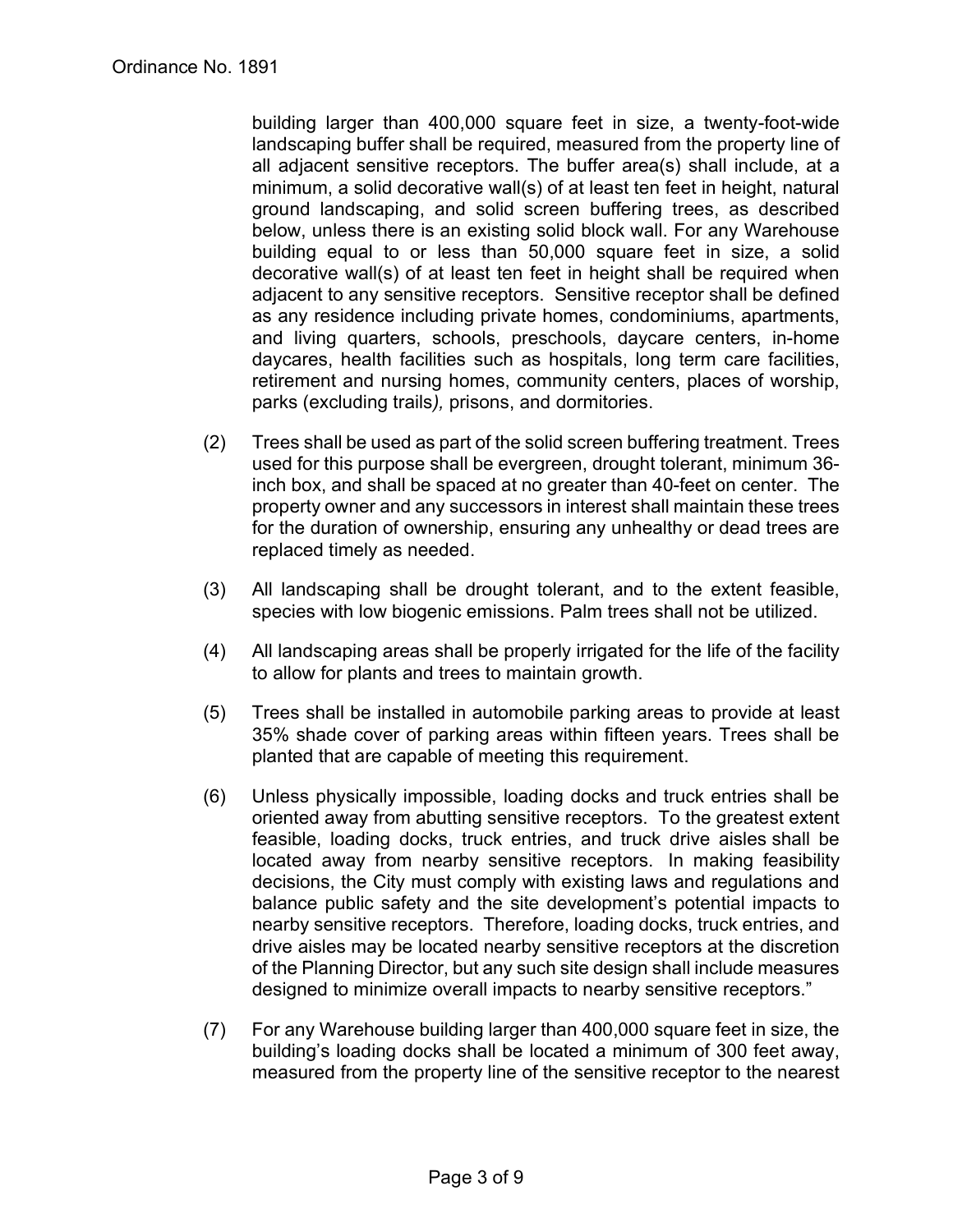dock door which does not exclusively serve electric trucks using a direct straight-line method.

### Sec. 9-72. – Signage and Traffic Patterns.

- (1) Entry gates into the loading dock/truck court area shall be positioned after a minimum of 140 feet of total available stacking depth inside the property line. The stacking distance shall be increased by 70 feet for every 20 loading docks beyond 50 docks. Queuing, or circling of vehicles, on public streets immediately pre- or post-entry to an industrial commerce facility is strictly prohibited unless queuing occurs in a deceleration lane or right turn lane exclusively serving the facility.
- (2) Applicants shall submit to the Engineering Department, and obtain approval of, all turning templates to verify truck turning movements at entrance and exit driveways and street intersection adjacent to industrial buildings prior to entitlement approval. Unless not physically possible, truck entries shall be located on Collector Streets (or streets of a higher commercial classification), and vehicle entries shall be designed to prevent truck access on streets that are not Collector Streets (or streets of a higher commercial classification), including, but not limited to, by limiting the width of vehicle entries.
- (3) Anti-idling signs indicating a 3-minute diesel truck engine idling restriction shall be posted at industrial commerce facilities along entrances to the site and in the dock areas and shall be strictly enforced by the facility operator.
- (4) Prior to issuance of certificate of occupancy facility operators shall establish and submit for approval to the Planning Director a Truck Routing Plan to and from the State Highway System based on the City's latest Truck Route Map. The plan shall describe the operational characteristics of the use of the facility operator, including, but not limited to, hours of operations, types of items to be stored within the building, and proposed truck routing to and from the facility to designated truck routes that avoids passing sensitive receptors, to the greatest extent possible. The plan shall include measures, such as signage and pavement markings, queuing analysis and enforcement, for preventing truck queuing, circling, stopping, and parking on public streets. Facility operator shall be responsible for enforcement of the plan. A revised plan shall be submitted to by the Planning Director prior to a business license being issued by the City for any new tenant of the property. The Planning Director shall have discretion to determine if changes to the plan are necessary including any additional measures to alleviate truck routing and parking issues that may arise during the life of the facility.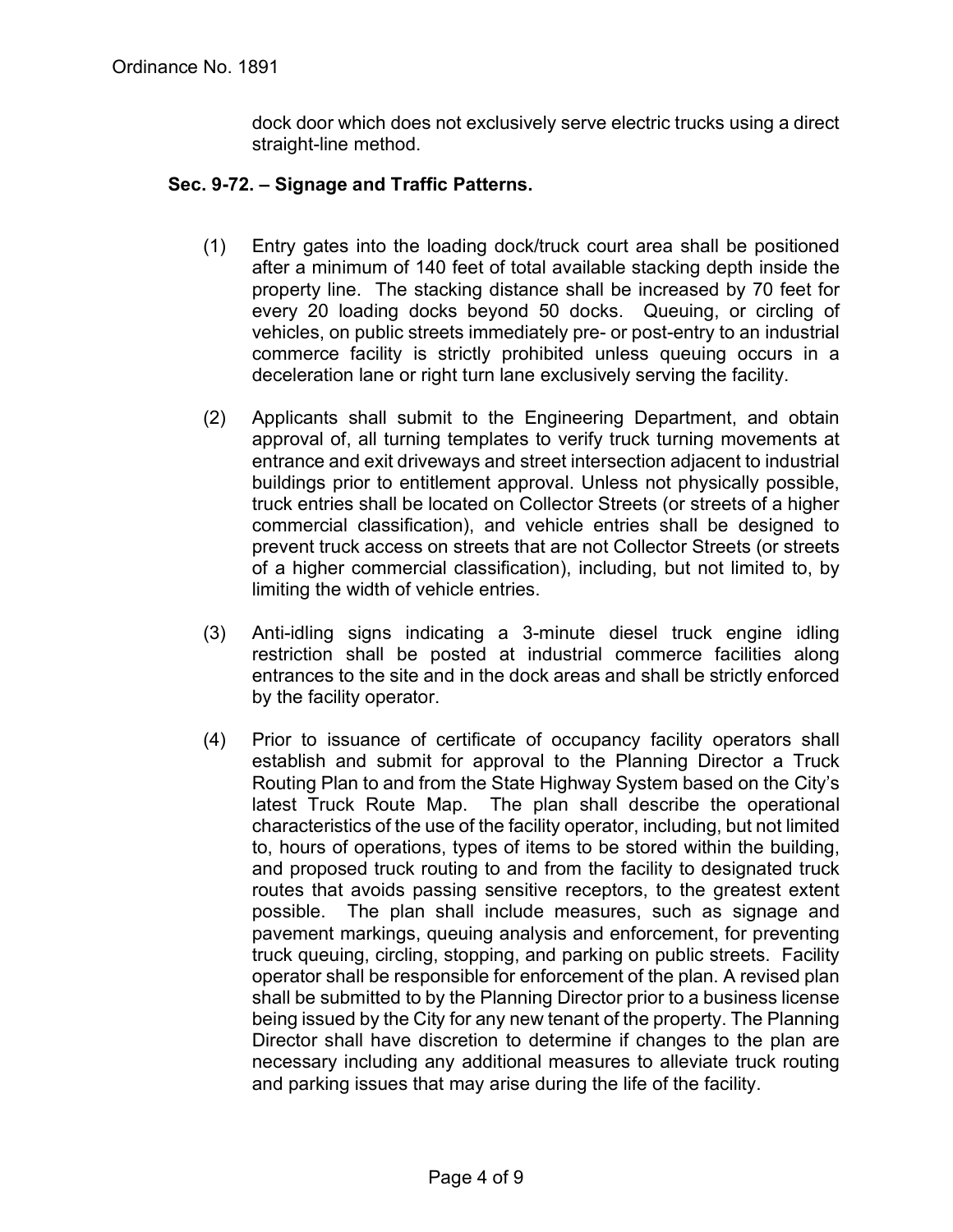- (5) Signs and drive aisle pavement markings shall clearly identify the onsite circulation pattern to minimize unnecessary on-site vehicular travel.
- (6) Facility operators shall post signs in prominent locations inside and outside of the building indicating that off-site parking for any employee, truck, or other operation related vehicle is strictly prohibited. City may require facility operator to post signs on surface or residential streets indicating that off-site truck parking is prohibited by City ordinance and/or the Truck Routing Plan.
- (7) Signs shall be installed at all truck exit driveways directing truck drivers to the truck route as indicated in the Truck Routing Plan and State Highway System.
- (8) Signs shall be installed in public view with contact information for a local designated representative who works for the facility operator and who is designated to receive complaints about excessive dust, fumes, or odors, and truck and parking complaints for the site, as well as contact information for the SCAQMD's on-line complaint system and its complaint call-line: 1-800-288-7664. Any complaints made to the facility operator's designee shall be answered within 72 hours of receipt.
- (9) All signs under this Section shall be legible, durable, and weather-proof.
- (10) Prior to issuance of a business license, City shall ensure for any facility with a building or buildings larger than 400,000 total square feet, that the facility shall include a truck operator lounge equipped with clean and accessible amenities such as restrooms, vending machines, television, and air conditioning."

#### Sec. 9-73. – Alternative Energy.

- (1) On-site motorized operational equipment shall be ZE (zero emission).
- (2) All building roofs shall be solar-ready, which includes designing and constructing buildings in a manner that facilitates and optimizes the installation of a rooftop solar photovoltaic (PV) system at some point after the building has been constructed.
- (3) The office portion of a building's rooftop that is not covered with solar panels or other utilities shall be constructed with light colored roofing material with a solar reflective index ("SRI") of not less than 78. This material shall be the minimum solar reflective rating of the roof material for the life of the building."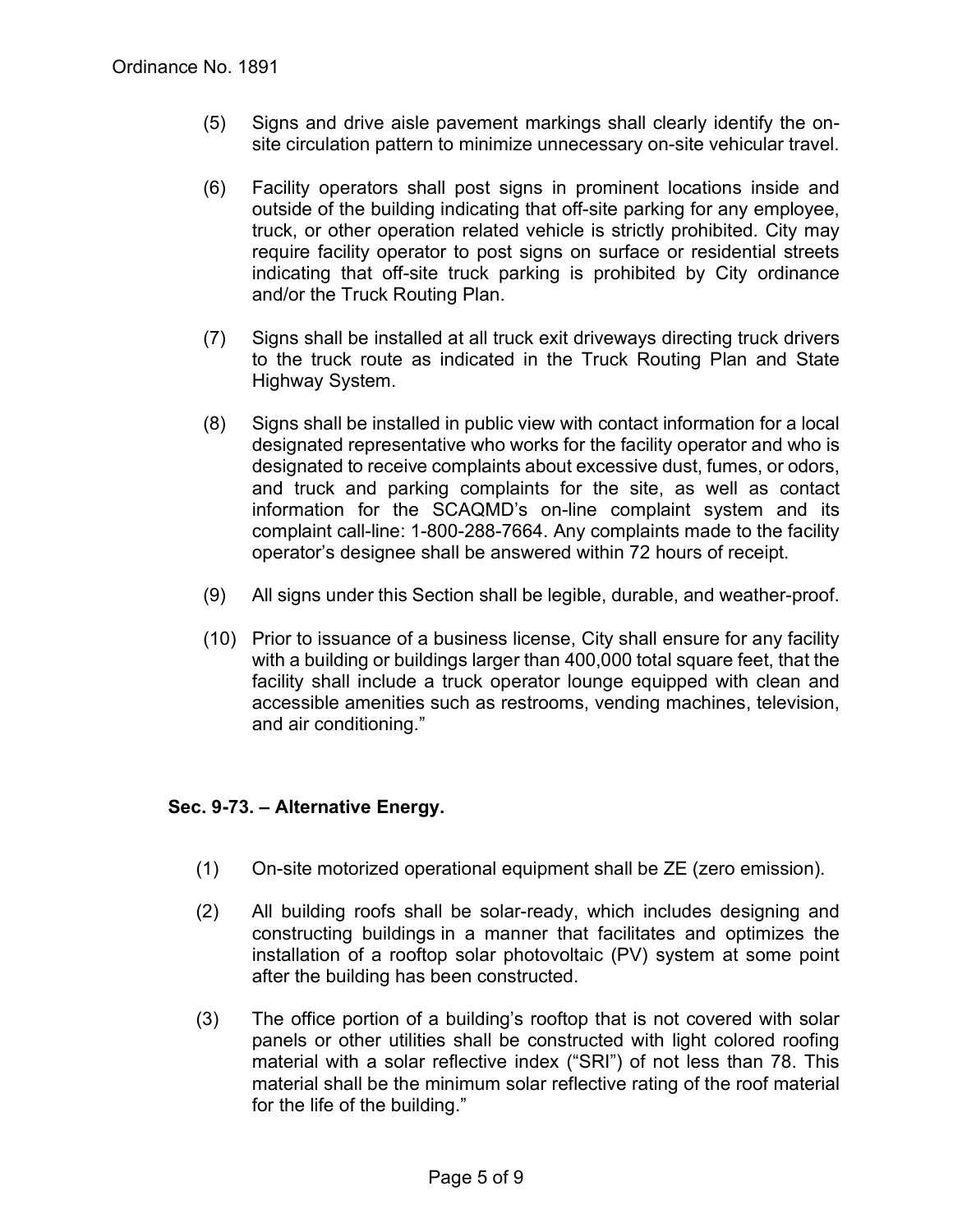- (4) On buildings over 400,000 square feet, prior to issuance of a business license, the City shall ensure rooftop solar panels are installed and operated in such a manner that they will supply 100% of the power needed to operate all non-refrigerated portions of the facility including the parking areas.
- (5) At least 10% of all passenger vehicle parking spaces shall be electric vehicle (EV) ready, with all necessary conduit and related appurtenances installed. At least 5% of all passenger vehicle parking spaces shall be equipped with working Level 2 Quick charge EV charging stations installed and operational, prior to building occupancy. Signage shall be installed indicating EV charging stations and specifying that spaces are reserved for clean air/EV vehicles. Unless superior technology is developed that would replace the EV charging units, facility operator and any successors in interest shall be responsible for maintaining the EV charging stations in working order for the life of the facility.
- (6) Unless the owner of the facility records a covenant on the title of the underlying property ensuring that the property cannot be used to provide chilled, cooled, or freezer warehouse space, a conduit shall be installed during construction of the building shell from the electrical room to 100% of the loading dock doors that have potential to serve the refrigerated space. When tenant improvement building permits are issued for any refrigerated warehouse space, electric plug-in units shall be installed at every dock door servicing the refrigerated space to allow transport refrigeration units (TRUs) to plug in. Truck operators with TRUs shall be required to utilize electric plug-in units when at loading docks.
- (7) Bicycle racks are required per Section 30-714 and in the amount required for warehouse uses by Table 30-714 of the Zoning and Development Code. The racks shall include locks as well as electric plugs to charge electric bikes. The racks shall be located as close as possible to employee entrance(s). Nothing in this section shall preclude the warehouse operator from satisfying this requirement by utilizing bicycle parking amenities considered to be superior such as locating bicycle parking facilities indoors or providing bicycle lockers.

#### Sec. 9-74. – Operation and Construction.

(1) Cool surface treatments shall be added to all drive aisles and parking areas or such areas shall be constructed with a solar-reflective cool pavement such as concrete.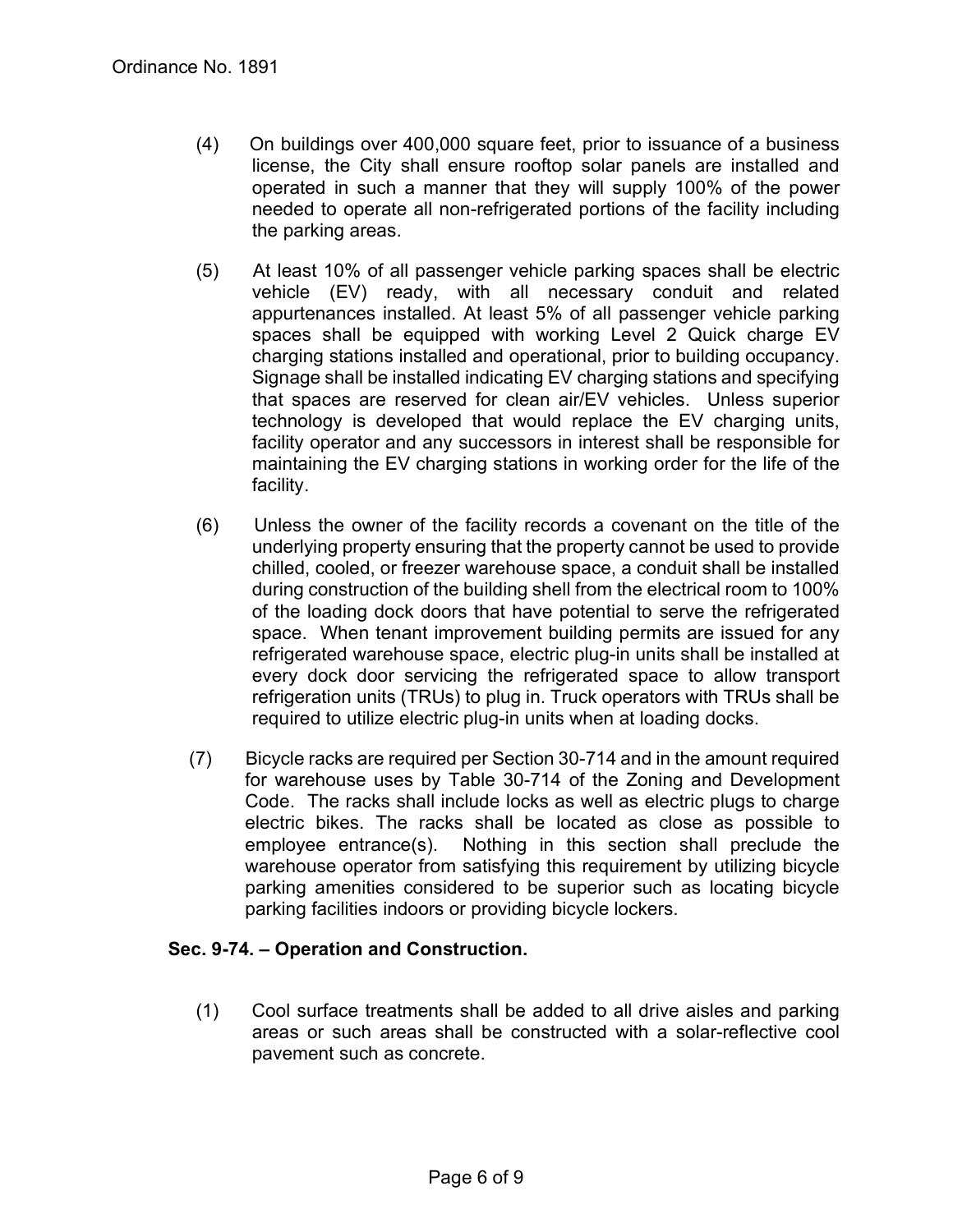- (2) To ensure that warehouse electrical rooms are sufficiently sized to accommodate the potential need for additional electrical panels, either a secondary electrical room shall be provided in the building, or the primary electrical room shall be sized 25% larger than is required to satisfy the service requirements of the building or the electrical gear shall be installed with the initial construction with 25% excess demand capacity.
- (3) Use of super-compliant VOC architectural and industrial maintenance coatings (e.g., paints) shall be required.
- (4) The facility operator shall incorporate a recycling program.
- (5) The following environmentally responsible practices shall be required during construction:
	- a. The applicant shall use reasonable best efforts to deploy the highest rated CARB Tier technology that is available at the time of construction. Prior to permit issuance, the construction contractor shall submit an equipment list confirming equipment used is compliant with the highest CARB Tier at the time of construction. Equipment proposed for use that does not meet the highest CARB Tier in effect at the time of construction, shall only be approved for use at the discretion of the Planning Director and shall require proof from the construction contractor that, despite reasonable best efforts to obtain the highest CARB Tier equipment, such equipment was unavailable.
	- b. Use of electric-powered hand tools, forklifts, and pressure washers.
	- c. Designation of an area in any construction site where electricpowered construction vehicles and equipment can charge.
	- d. Identification in site plans of a location for future electric truck charging stations and installation of a conduit to that location.
	- e. Diesel-powered generators shall be prohibited except in case of emergency or to establish temporary power during construction.
- (6) A Property Maintenance Program shall be submitted for review and approval by the Planning Director or his/her designee prior to the issuance of building permits. The program shall provide for the regular maintenance of building structures, landscaping, and paved surfaces in good physically condition, and appearance. The methods and maximum intervals for maintenance of each component shall be specified in the program.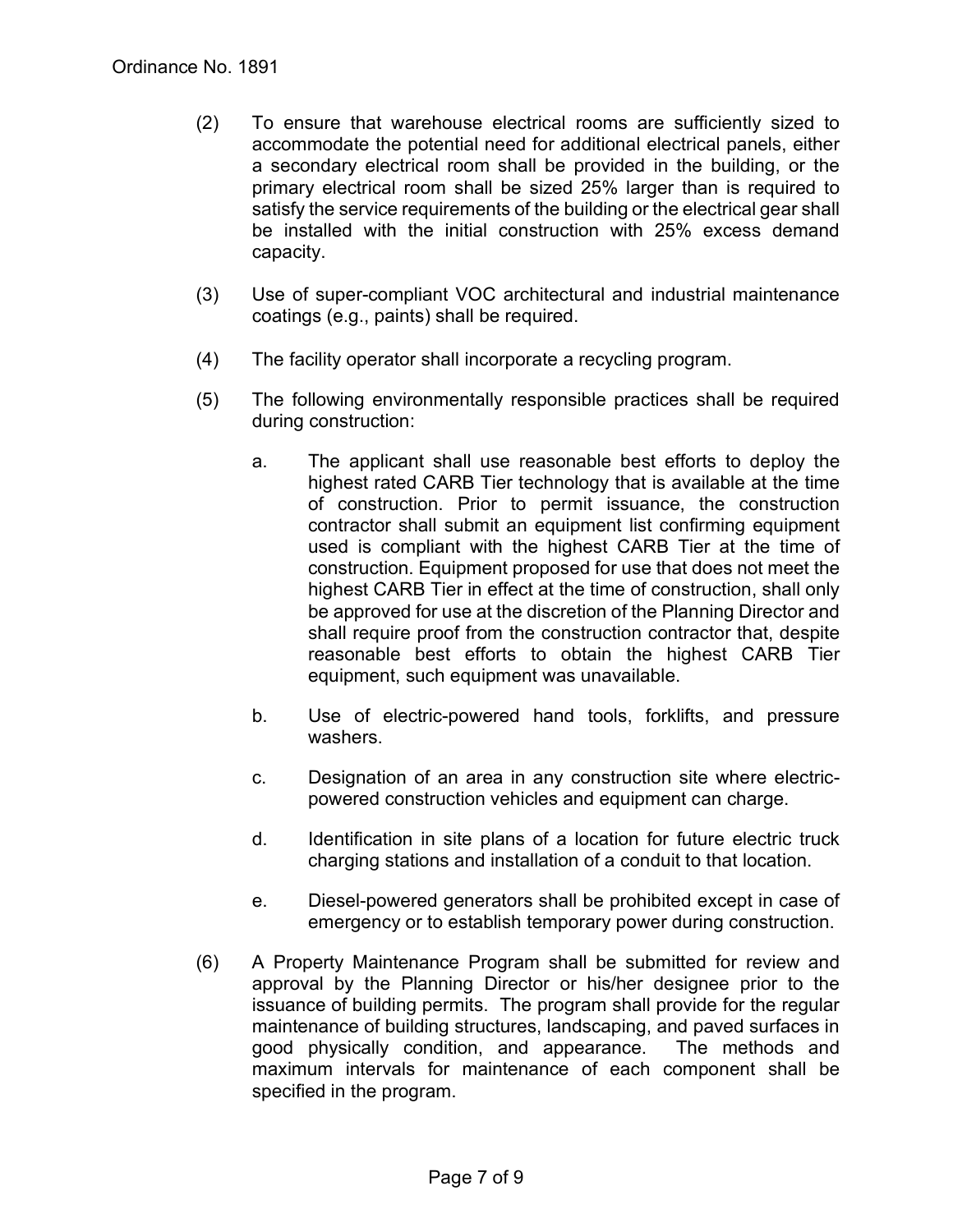(7) Property owner shall provide facility operator with information on incentive programs such as the Carl Moyer Program and Voucher Incentive Program and shall require all facility operators to enroll in the United States Environmental Protection Agency's SmartWay Program.

Section 3. Based on the foregoing, the City Council determines that the project is categorically exempt from further review under the California Environmental Quality Act (CEQA) pursuant to CEQA Guidelines Section 15061(B)(3) (the common-sense exemption) and, alternatively, pursuant to CEQA Guidelines Section 15307 (Actions by Regulatory Agencies for Protection of Natural Resources) and 15308 (Actions by Regulatory Agencies for Protection of the Environment), and Section No. 3.22 of the 2019 Local Guidelines for Implementing CEQA, as implementation of this Ordinance is to improve the environment. The Council hereby directs staff to prepare, execute and file with the San Bernardino County Clerk a notice of exemption within five working days after the adoption of this Ordinance.

Section 4. If any section, sentence, clause or phrase of this Ordinance or the application thereof to any entity, person or circumstance is held for any reason to be invalid or unconstitutional, such invalidity or unconstitutionality shall not affect other provisions or applications of this Ordinance which can be given effect without the invalid provision or application, and to this end the provisions of this Ordinance are severable. The people of the City of Fontana hereby declare that they would have adopted this Ordinance and each section, sentence, clause or phrase thereof, irrespective of the fact that any one or more section, subsections, sentences, clauses or phrases be declared invalid or unconstitutional.

**Section 5.** This Ordinance shall take effect thirty (30) days after the date of its adoption.

**Section 6.** The City Clerk shall certify to the adoption of this Ordinance. Not later than fifteen (15) days following the passage of this Ordinance, the Ordinance, or a summary thereof, along with the names of the City Council members voting for and against the Ordinance, shall be published in a newspaper of general circulation in the City of Fontana. The City Clerk is the custodian of records for this Ordinance and the records are available at 8353 Sierra Avenue, Fontana CA 92335.

APPROVED AND ADOPTED 12<sup>th</sup> day of April, 2022.

# READ AND APPROVED AS TO LEGAL FORM:

 $\overline{\phantom{a}}$  , and the set of the set of the set of the set of the set of the set of the set of the set of the set of the set of the set of the set of the set of the set of the set of the set of the set of the set of the s City Attorney

I, Germaine McClellan Key, City Clerk of the City of Fontana, and Ex-Officio Clerk of the City Council, do hereby certify that the foregoing Ordinance is the actual Ordinance